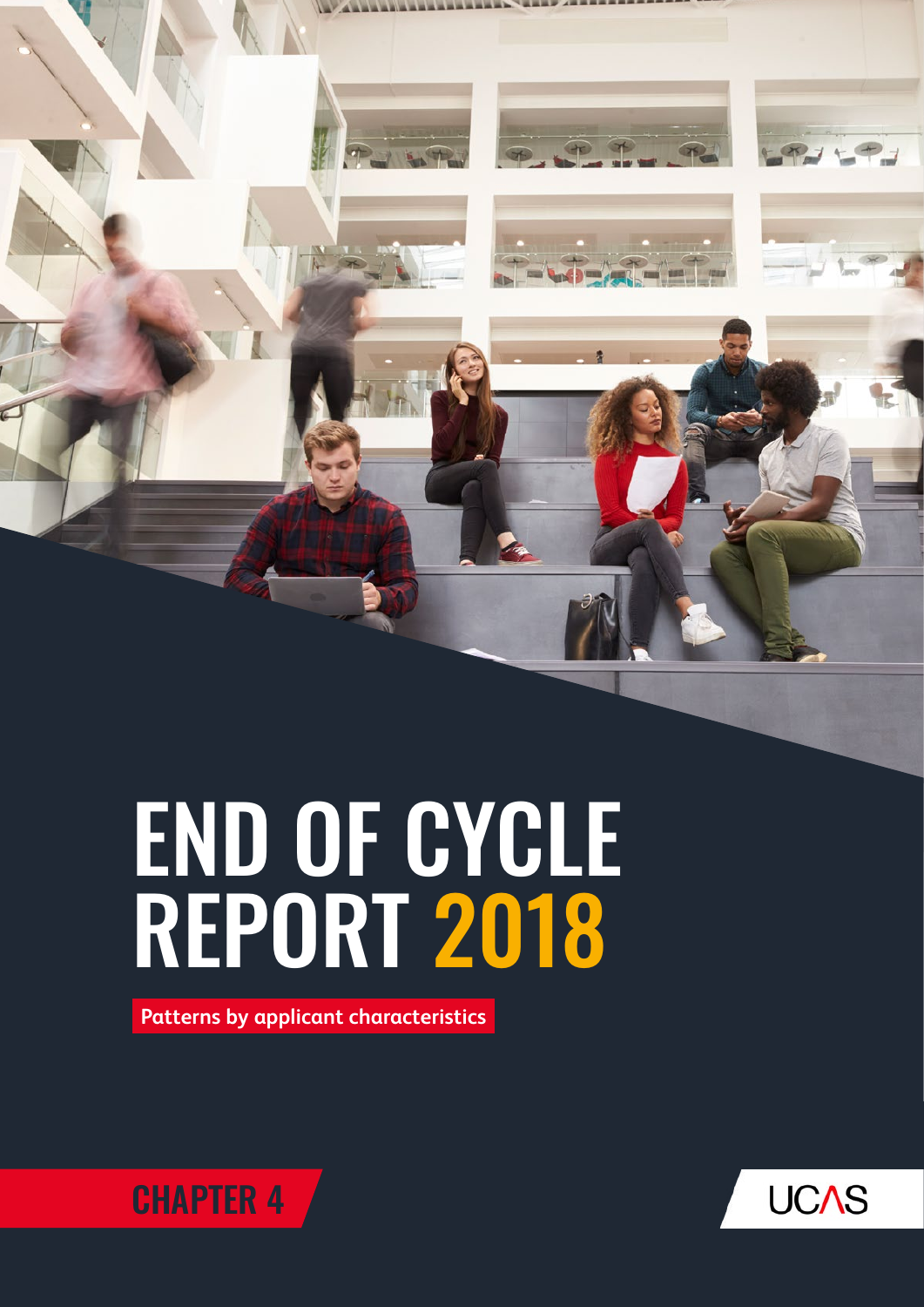### **CONTENTS**

| 1. Introduction                                                                                         | 3  |
|---------------------------------------------------------------------------------------------------------|----|
| 2. POLAR4                                                                                               | 4  |
| 2.1 POLAR4 equality gap remains large                                                                   |    |
| 3. SIMD                                                                                                 | 6  |
| 3.1 Scottish domiciled pupils from the most deprived areas<br>experience biggest increase in entry rate |    |
| 4. Gender                                                                                               | 8  |
| 4.1 Entry rate gap between men and women continues to widen                                             |    |
| Notes to the report                                                                                     | 10 |
| Ethnic group, free school meals, and the multiple equality measure<br>(MEM)                             | 11 |
| Numbers in Scotland                                                                                     | 11 |
| Glossary                                                                                                | 12 |

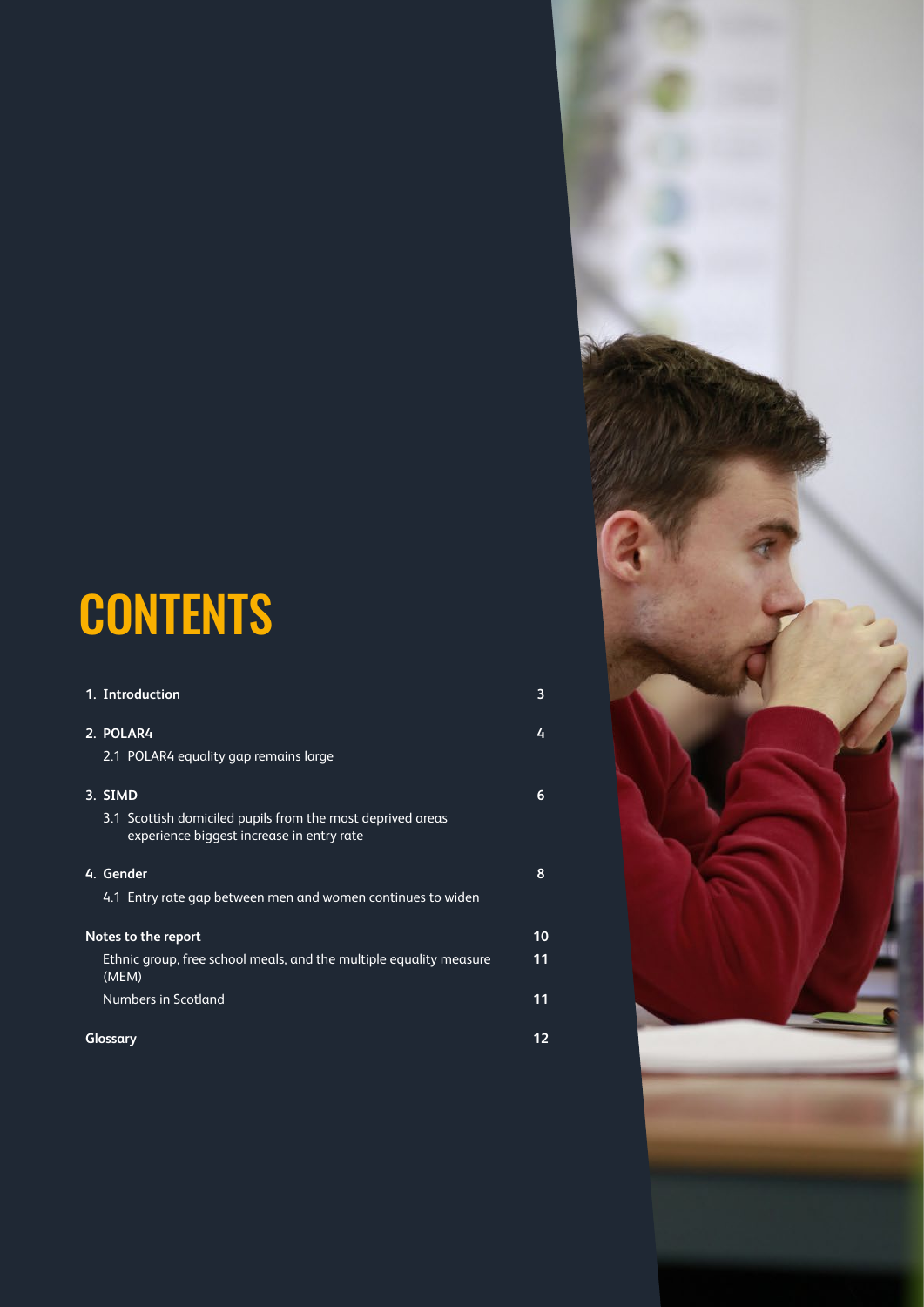## 1. INTRODUCTION

**This report is part of the second release of UCAS' End of Cycle Reports for the 2018 undergraduate admissions cycle.** 

As an independent charity, UCAS publishes timely data and analysis about demand for, and progression and admission to higher education, to contribute to public debate about education, access, and social mobility.

This year, we are publishing our end of cycle data and analysis in four releases, between 29 November and 31 January 2019, with the first release published 25 working days after the 2018 cycle closed. Weekly, between 29 November and 13 December, we are publishing a series of detailed analysis reports covering the entire 2018 cycle. These cover acceptance, offer, and entry rates, and differences by applicant background. On 13 December, we will also publish a series of analysis reference tables and data sets for the 2018 cycle. On 31 January, we will publish end of cycle provider-level application data, together with provider-level data on unconditional offer-making. This release will include analysis of trends in application rates by country, sex, and background, with recent years for comparison, and further analysis of offer-making.

Differences in the likelihood of progression of young people into higher education (HE) exist according to gender, socio-economic background, ethnic group, income, and other measures of equality. It is in the context of the series of publications about the admissions cycle for 2018, that this report provides a summary of trends in the entry rates of UK domiciled students from different background groups, with a focus on POLAR4, Scottish Index of Multiple Deprivation (SIMD), and sex. This report covers UK domiciled applicants to full-time undergraduate degree level courses in the UK, focusing on 18 year olds.

Representation of different student groups in HE can be assessed by analysis of their entry rates – the proportion of students from these groups who enter HE. The entry rate of 18 year olds is often most useful for assessment of equality, as they comprise the largest single age group who enter HE through UCAS in any given year (52 per cent of all UK acceptances in 2018). Despite a decreasing 18 year old population, and decreasing numbers of 18 year old acceptances, the UK 18 year old entry rate increased again in 2018 by 1.2%, with 33.0 per cent of the UK 18 year old population entering HE through UCAS. This indicates that, despite falling numbers of acceptances, when placed in the context of a declining 18 year old population, the demand for HE is still increasing. The growth observed this year is, however, around half of that seen last year.

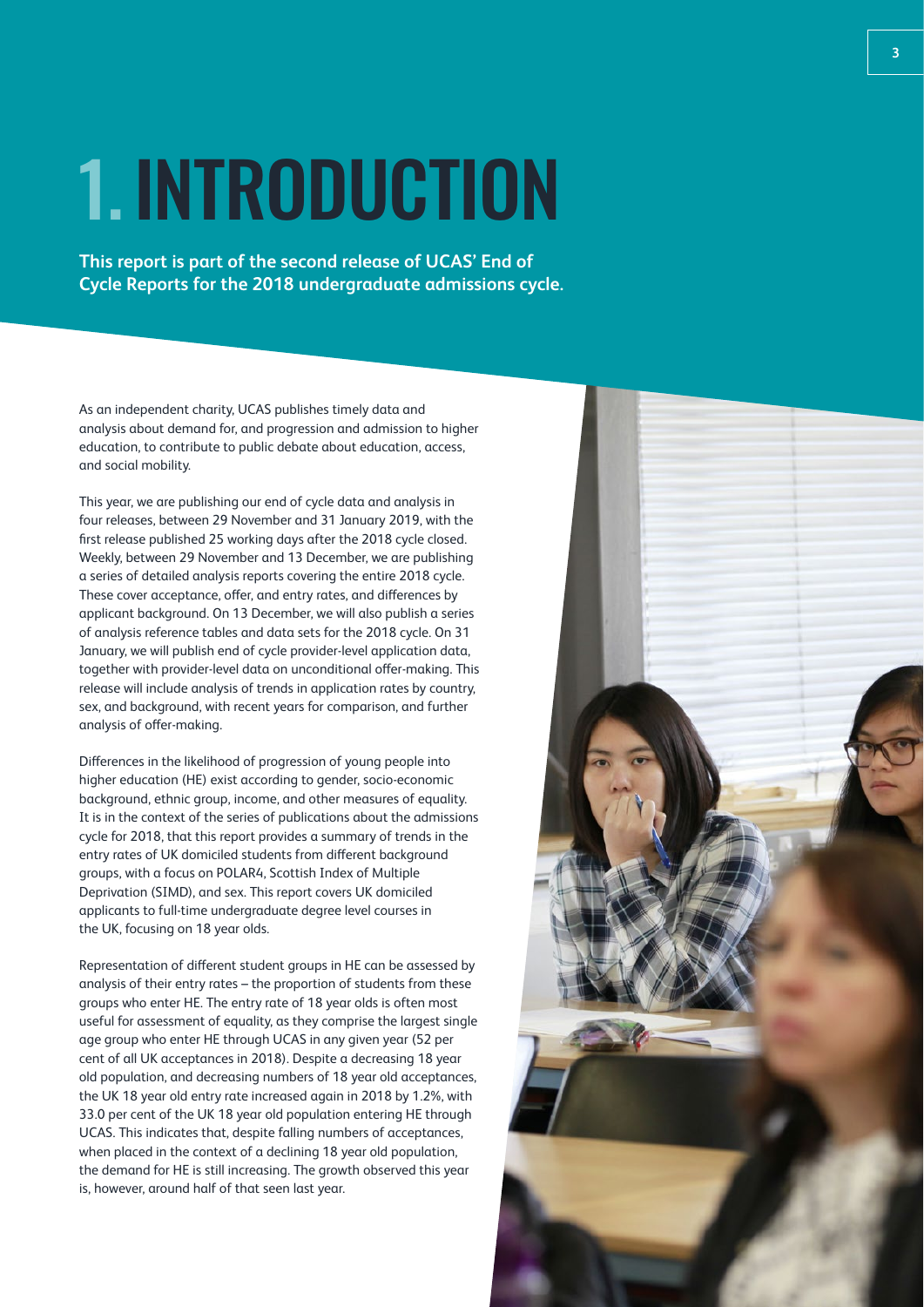## 2.POLAR4

### **2.1 POLAR4 equality gap remains large**

POLAR4 is a geography-based measure of disadvantage, classifying local areas (middle layer super output areas [MSOA]) into five quintiles based on the proportion of the young population (18 and 19 year olds) who enter HE from that area. Areas classified as POLAR4 quintile 1 (Q1) are those that show the lowest rates of HE participation, and are considered to be the most disadvantaged areas, while those in quintile 5 (Q5) are considered to be the most advantaged areas<sup>1</sup>.

Except for Q3, the 18 year old entry rate increased across all POLAR4 quintiles in 2018; with the largest increases among those living in the most disadvantaged areas. The entry rate of pupils from POLAR4 Q1 increased by 1.8 per cent proportionally, from 19.3 per cent in 2017 to 19.7 per cent in 2018, while that of Q2 experienced the largest increase of any quintile, rising by 2.3 per cent proportionally since 2017. In contrast, the entry rate of pupils living in the most advantaged areas, those in POLAR4 Q5, had the smallest increase of any quintile, rising by just 0.8 per cent from 46.1 per cent in 2017, to a value of 46.5 per cent in 2018.

### FIGURE 1:

**UK domiciled 18 year old entry rate by POLAR4 quintile (Quintile 5 = most advantaged)**



1. For more information, see the **[Office for Students \(OfS\)](https://www.officeforstudents.org.uk/data-and-analysis/polar-participation-of-local-areas/)**. Analysis of POLAR3, the precursor to POLAR4, displays similar patterns of behaviour to those observed for POLAR4.

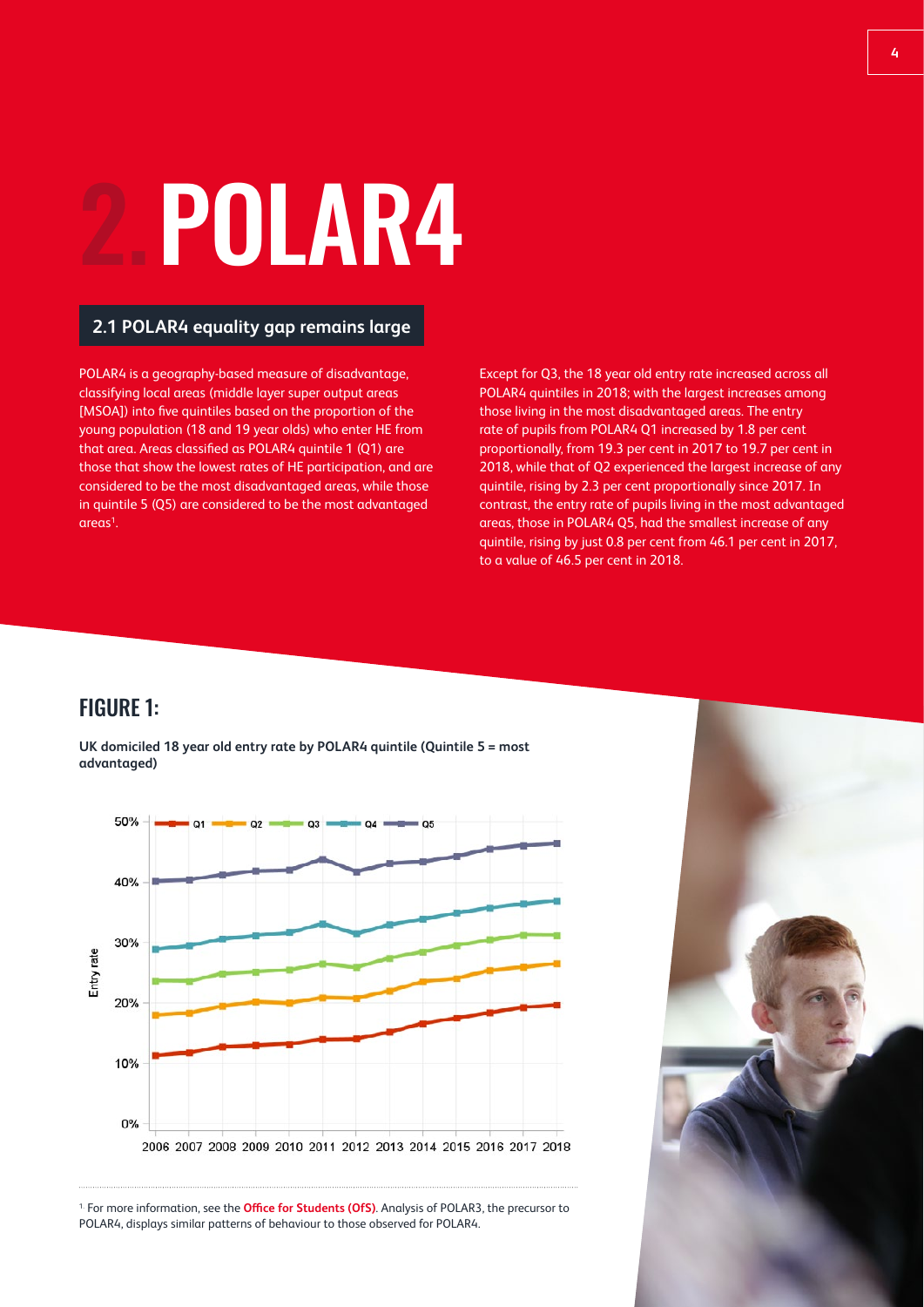As a result of these changes, the entry rate gap (defined as the ratio of the Q5 entry rate to the Q1 entry rate) between pupils from the most advantaged areas and the most disadvantaged areas fell in 2018, with students in Q5 2.36 times more likely to enter university than those from POLAR4 quintile 1. This is consistent with the trend across the period, which has seen the gap narrow every year since 2006.

This sector-wide trend was seen for students domiciled in England, Scotland, and Northern Ireland, where, in each of these UK countries, the proportional increase in entry rate of Q1 was over twice that of Q5, resulting in a narrowing of the entry rate gap between the most advantaged and most disadvantaged groups. Wales was the only country of domicile where the entry rate gap increased in 2018, due to a combination of an increase in the Q5 entry rate, coupled with a fall in the Q1 entry rate.

Higher and lower tariff providers displayed similar patterns in 2018 to that seen across the sector as a whole, with the entry rate gap between the most advantaged and most disadvantaged pupils narrowing. Despite the progress made in reducing this gap at higher tariff providers over the last few years – the gap has reduced every year since 2009 – the gap remains large, with pupils in Q5 5.74 times more likely to enter this provider group than those from Q1 (compared to lower tariff providers, where disadvantaged students are nearly as likely to enter as their more advantaged peers). There is also indication that progress in closing this gap may be slowing, with the reduction seen this year only around a fifth of that seen in recent years.

For the first time since 2011, the entry rate gap at medium tariff providers increased in 2018, with pupils from advantaged areas 2.17 times more likely to enter this group of providers than pupils from disadvantaged areas, up from a value of 2.15 in 2017.

### FIGURE 2:

**UK domiciled 18 year old POLAR4 entry rate ratio (Quintile 5: Quintile 1) by provider tariff group**



By the time students have had the opportunity to enter university at age 19, there is a narrowing of the gap in entry between pupils from POLAR4 Q5 and POLAR4 Q1. The entry rate gap among the 2017 young cohort (those who were aged 18 in 2017, and 19 in 2018), was such that students from the most advantaged areas were 2.26 times more likely to enter HE by age 19 than those from the most disadvantaged areas, compared to 2.39 times when just considering those who entered HE by age 18.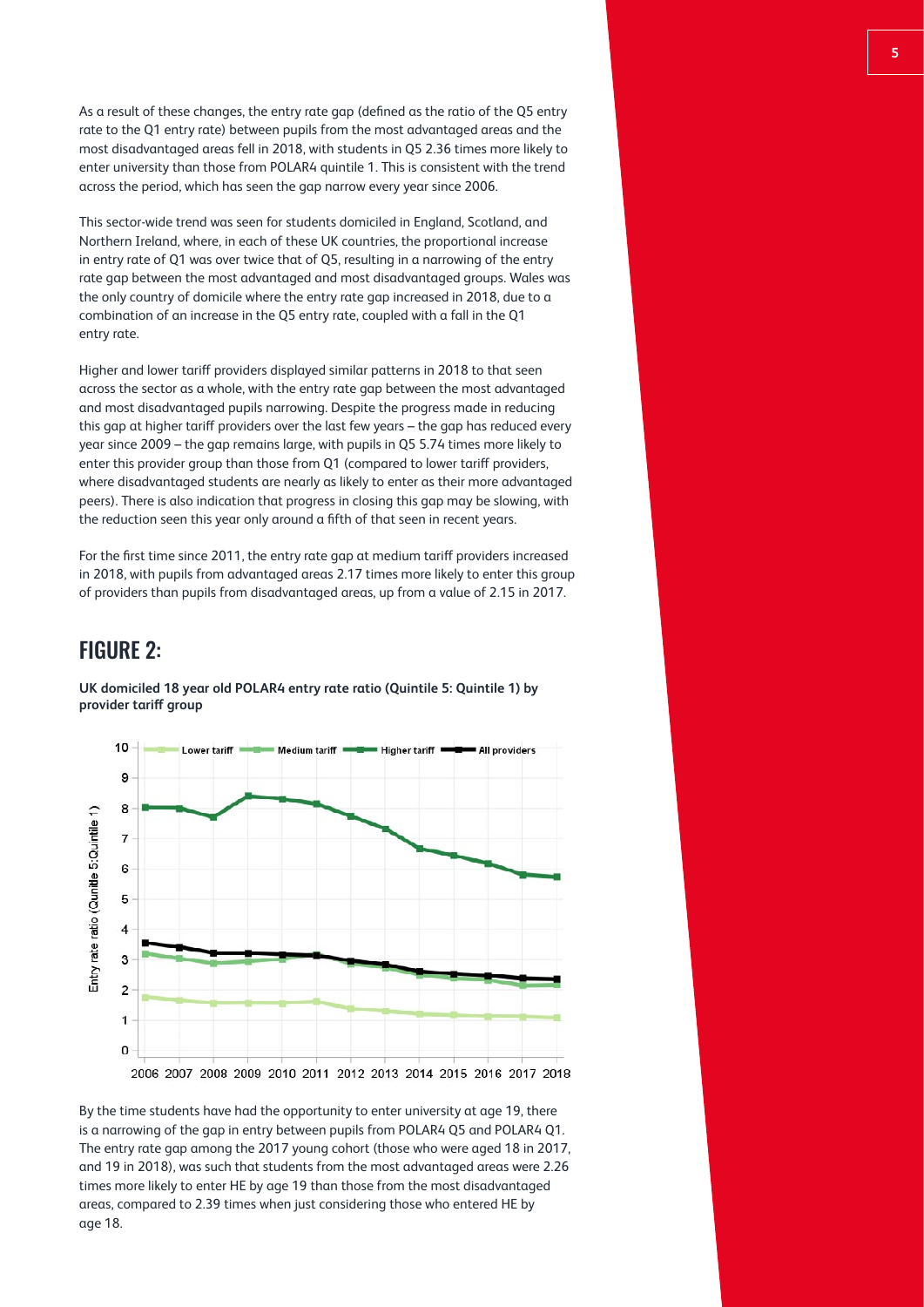# SIMI

### **3.1 Scottish domiciled pupils from the most deprived areas**

### **experience biggest increase in entry rate**

The Scottish Index of Multiple Deprivation (SIMD) is a geography-based, relative measure of deprivation for Scotland, assigning small areas a 1 – 5 classification, based on the deprivation level in that area. Students in SIMD quintile 1 (Q1) are considered to be those living in the most deprived areas, and those in quintile 5 (Q5) considered to be those living in the least deprived areas.<sup>2</sup>

The entry rate of 18 year old students domiciled in Scotland increased across all SIMD quintiles in 2018. For the second successive year, the biggest increase was in those students from the most deprived backgrounds, with the SIMD Q1 entry rate increasing by 5.5 per cent proportionally, to a value 13.0 per cent. The entry rate for those pupils from the least deprived backgrounds increased in 2018, following a fall in 2017. This was a smaller proportional increase than that seen for SIMD Q1, meaning that for the third year in a row, the entry rate gap between these two groups fell, with those in SIMD Q5 3.26 times more likely to enter HE than those in SIMD Q1 in 2018.

### FIGURE 3:

**Scottish domiciled 18 year old entry rate by SIMD 2016 quintile (Quintile 5 = least deprived)**

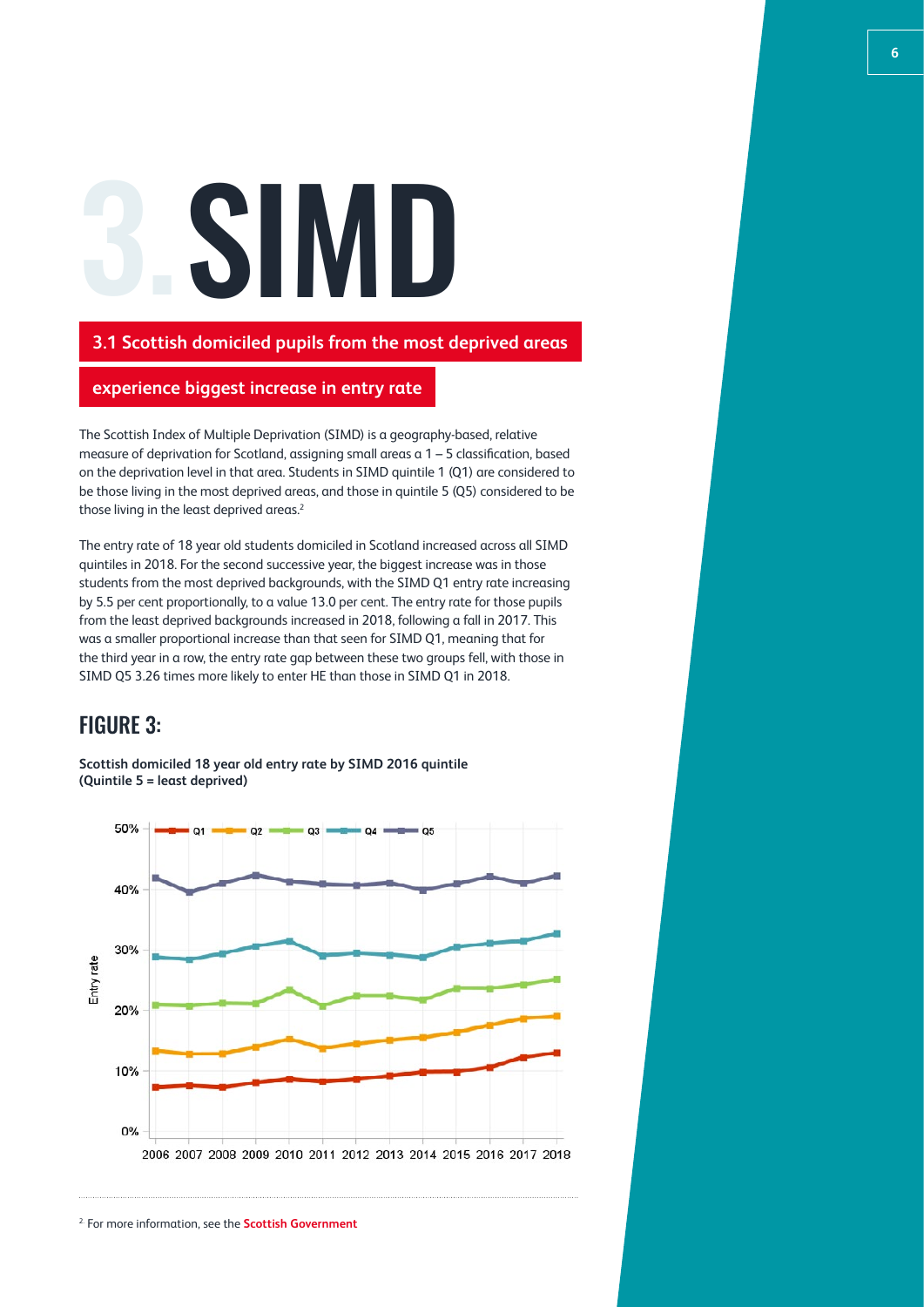A large proportion of Scottish domiciled acceptances are from older age groups (45 per cent were aged 20 or older in 2018), with around 20 per cent of these coming from the most deprived areas (SIMD Q1). As such, the SIMD young cohort entry rates have been extended to include 20 year old HE entrants, in addition to 18 and 19 year olds.<sup>3</sup>

There is a narrowing of the entry rate gap between those students in SIMD Q5 and those in SIMD Q1, by the time students age 20 have entered university. For the 2016 young cohort (those who were aged 18 in 2016, 19 in 2017, and 20 in 2018), those from the least deprived areas were 3.21 times more likely to enter HE by age 20 than those in the most deprived areas, compared to 3.97 times when just considering those who entered HE by age 18. In recent years, the young cohort entry rate gap has typically been narrowing at a faster rate than that for 18 year olds alone, indicating that progress is being made in reducing the SIMD equality gap among students entering university at older ages.

### FIGURE 4:

**Scottish domiciled SIMD entry rate ratio (Quintile 5: Quintile 1) by young cohort group**



<sup>3.</sup> Please see 'Numbers in Scotland' in the Notes to the report section at the end of the report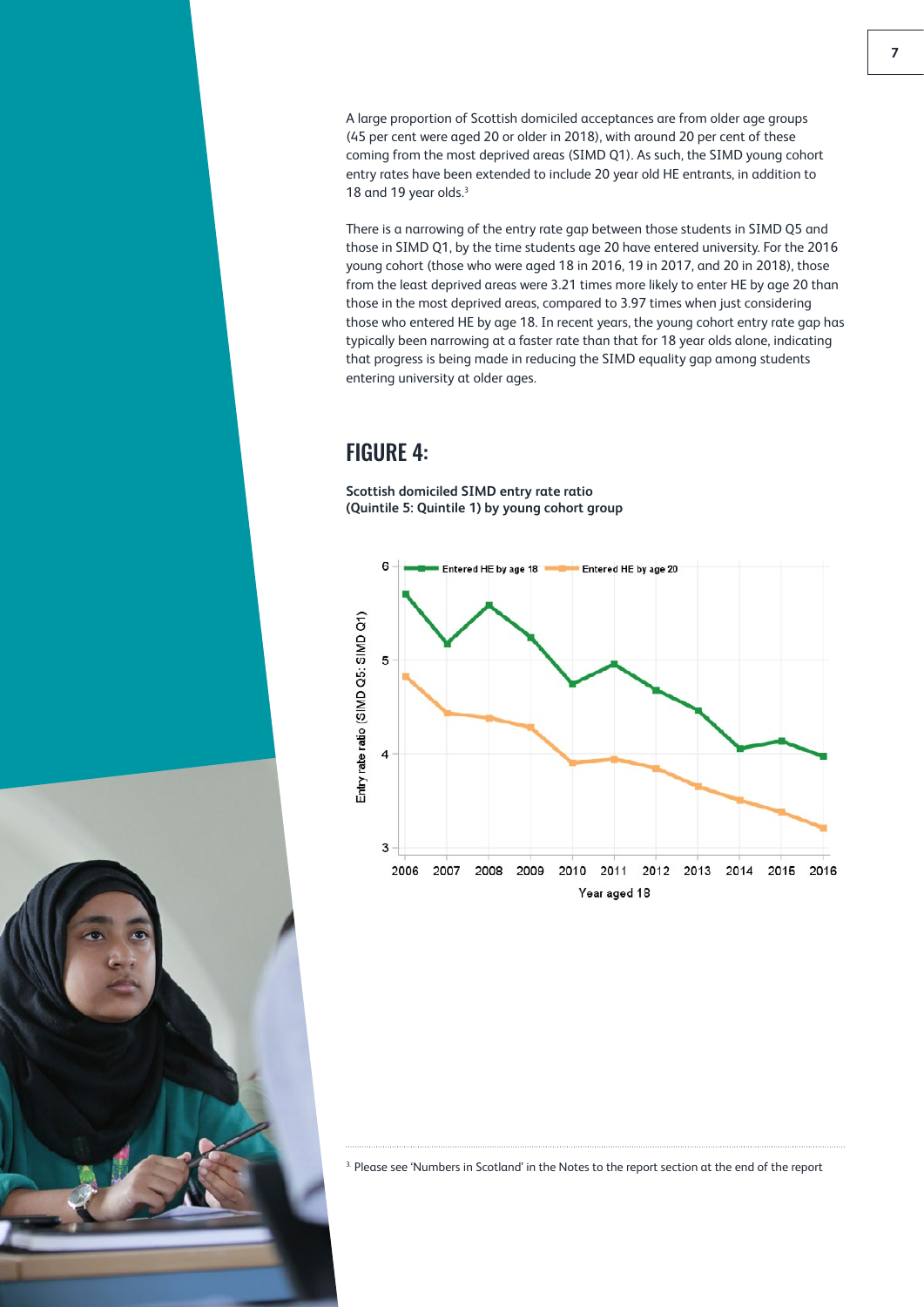# 4.GENDER

### **4.1 Entry rate gap between men and women continues to widen**

Women have been more likely to enter higher education than men since the 2006 cycle. In 2018, the increase in UK 18 year old entry rate was reflected across both men and women, with 28.0 per cent of men, and 38.3 per cent of women entering higher education – the highest recorded proportions of each gender. The proportional increase for women was nearly twice that of men, however, meaning the entry rate gap between these genders increased.

The gap between women and men has grown wider each year since 2013, with women 36.7 per cent more likely than men to enter HE in 2018, compared to 31.4 per cent in 2013. In 2018, the widening of this gap was driven by entry to medium and lower tariff providers, with both provider groups experiencing a greater proportional increase in the entry rate of women than men. In contrast, there was no increase in the gender gap at higher tariff providers, where women remained 29 per cent more likely to enter HE than men (compared to 50 per cent more likely at lower tariff providers).



### The larger population size of England compared to the other UK countries means that changes in patterns of English domiciled applicants tend to dominate patterns seen for the UK as a whole. Indeed, when this data is considered at country of domicile level, it was only among students domiciled in England where there was an increase in the gender gap in 2018 – for those domiciled in Wales the gender gap remained constant, and for Scotland and Northern Ireland the gap narrowed. However, all UK domiciles show a trend of a widening gender gap across the twelveyear period from 2006 to 2018.

### FIGURE 5:

**UK domiciled 18 year old entry rate by gender**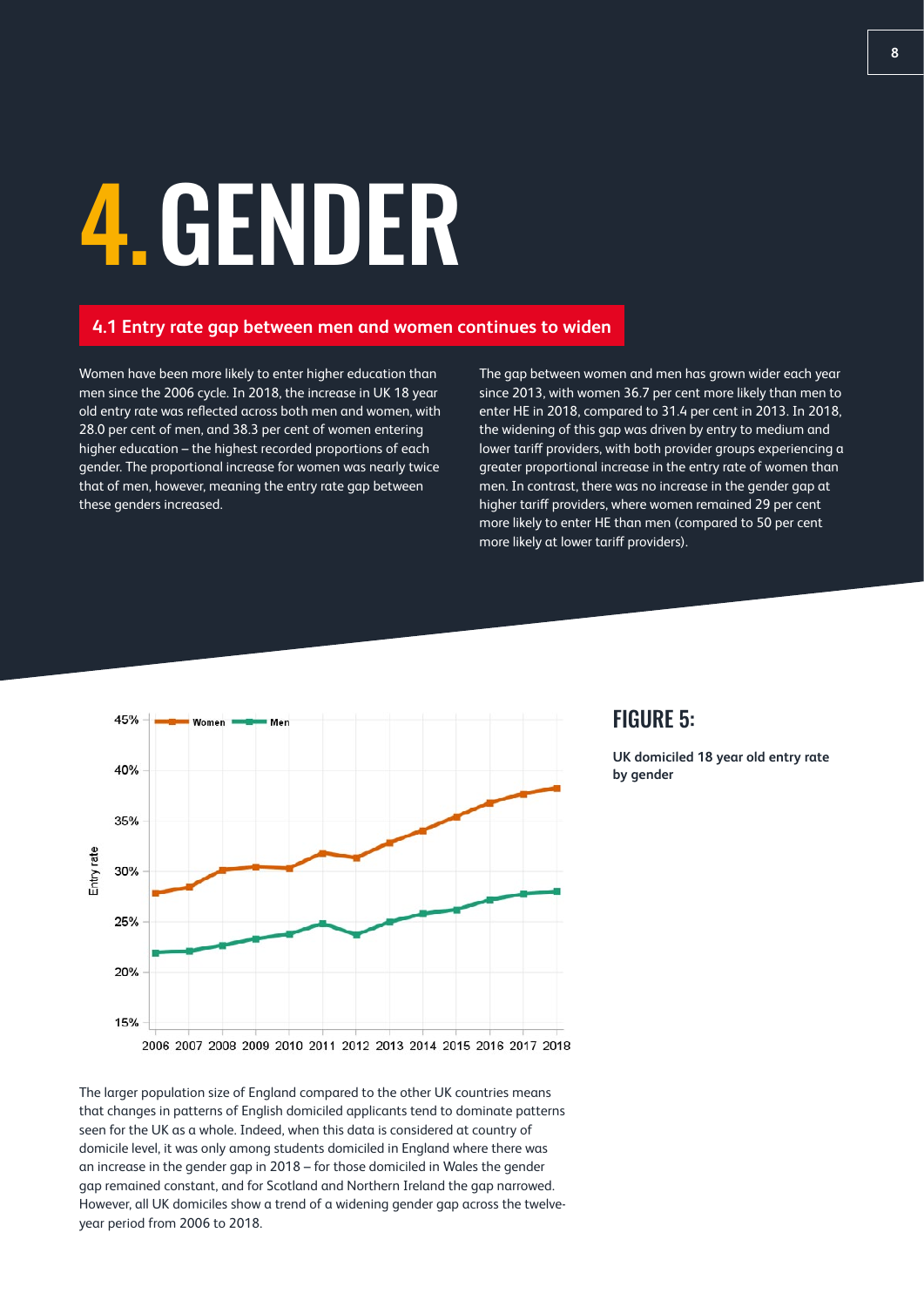### FIGURE 6:



**18 year old gender entry rate ratio (Women: Men) by UK country of domicile**

There is a slight narrowing of the gender gap by the time applicants have had the opportunity to enter university at age 19. Looking at the 2017 young cohort (those who were aged 18 in 2017, and 19 in 2018), women were 32.5 per cent more likely to enter HE by age 19 than men, compared to 35.8 per cent when just considering those who entered HE by age 18. Despite this narrowing by age 19, the gender gap for the young cohort as a whole continues to widen each year, driven by an increasing gender gap at age 18.

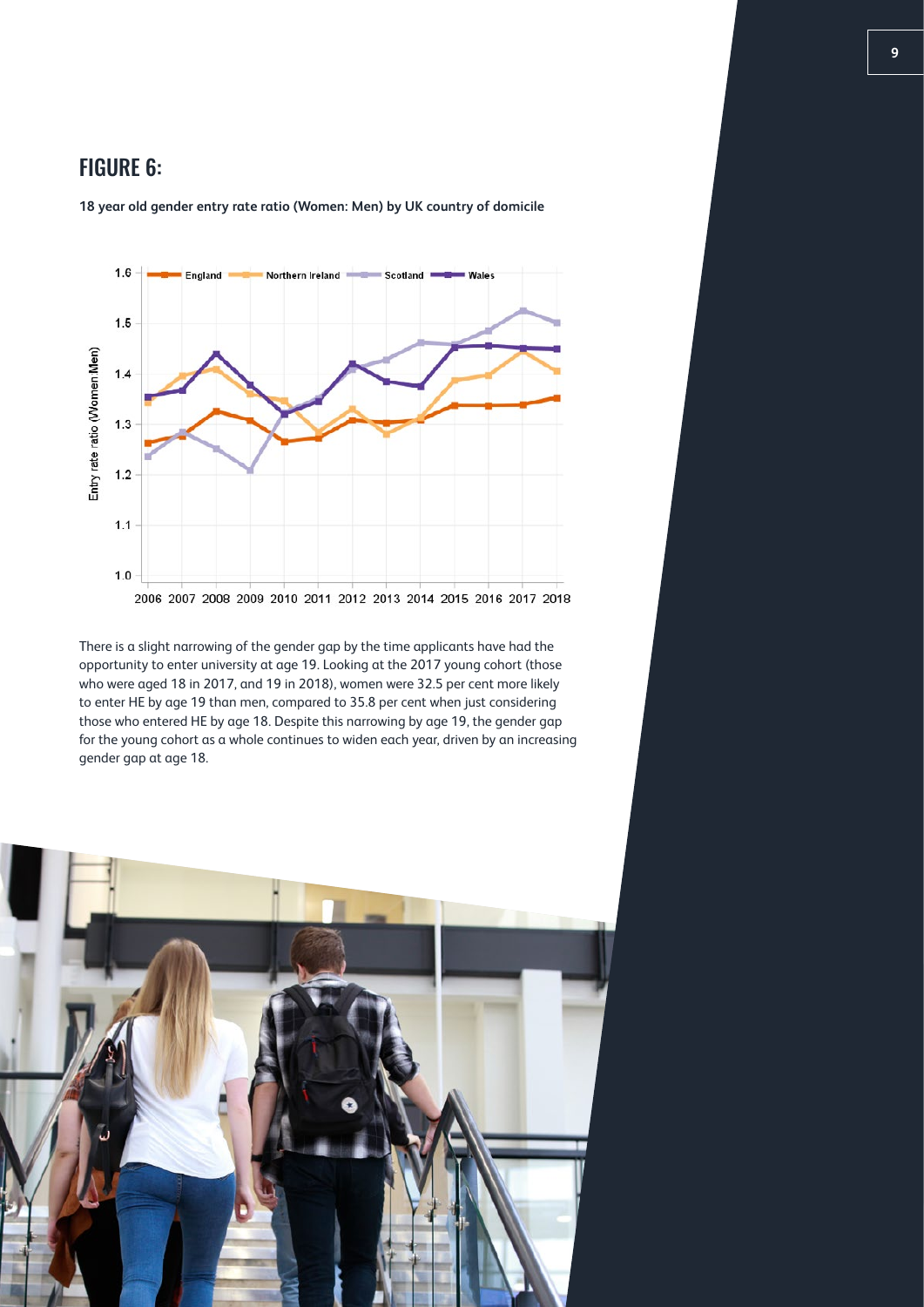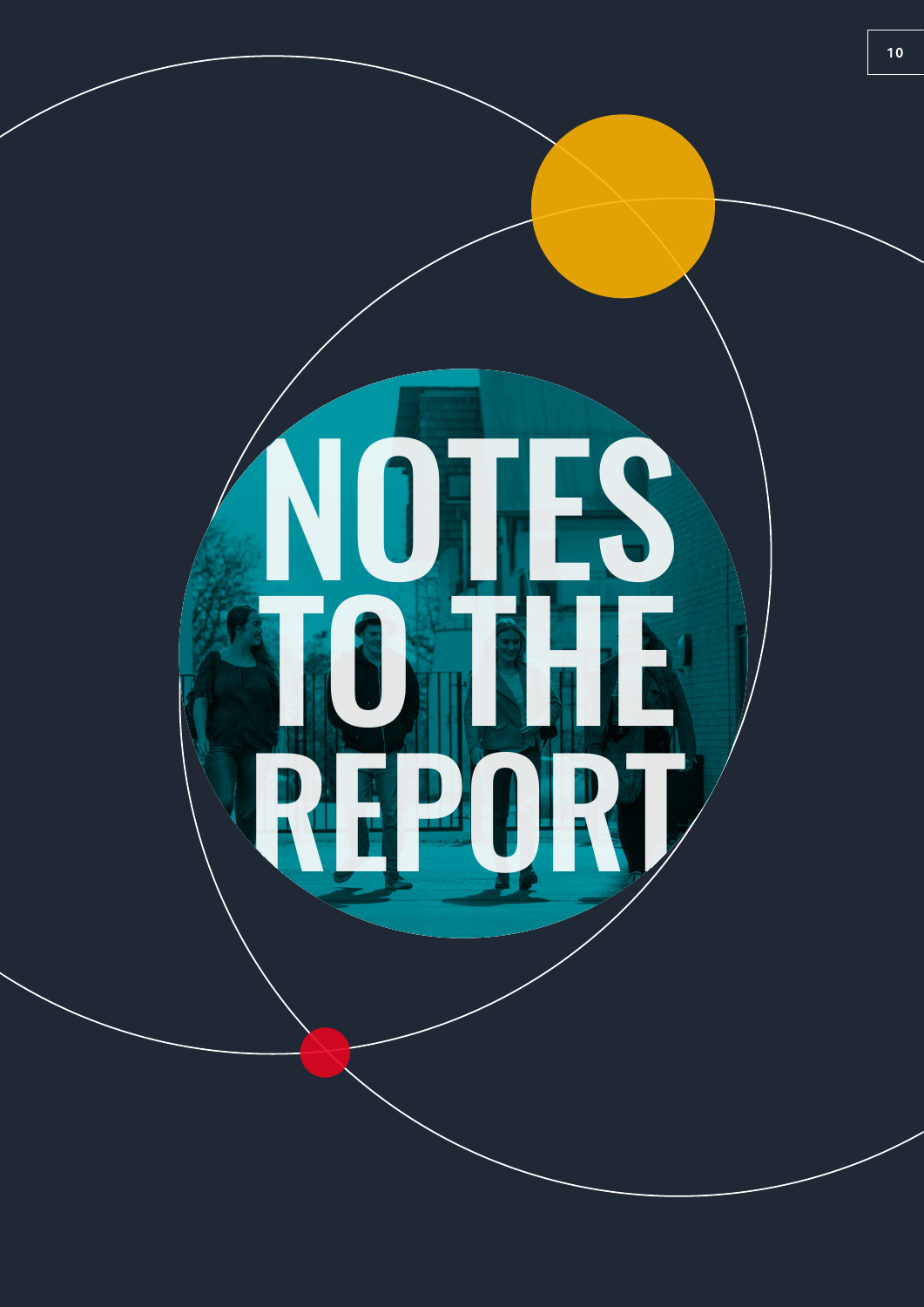#### **Ethnic group, free school meals and**

### **the multiple equality measure (MEM)**

It is our intention to publish commentary on the patterns of entry rates split by ethnic group, free school meals status, and the multiple equality measure (MEM) group for the 2018 cycle, in January 2019<sup>3</sup>.

<sup>3.</sup> For patterns of entry rates on ethnic group, free school meals and MEM group up to the 2017 cycle, please see the **[UCAS](https://www.ucas.com/file/140396/download?token=TC7eMH9W)  [Undergraduate End of Cycle Report 2017: Patterns by applicant](https://www.ucas.com/file/140396/download?token=TC7eMH9W)  [characteristics](https://www.ucas.com/file/140396/download?token=TC7eMH9W)**. For more information on the MEM, please see the MEM **[summary](https://www.ucas.com/file/190246/download?token=7drEUmCm)** and **[technical reports](https://www.ucas.com/file/190241/download?token=TrHwfBmw)**.

#### **Numbers in Scotland**

UCAS covers the overwhelming majority of full-time undergraduate provision for people living in England, Wales, and Northern Ireland, so the statistics on acceptances or entry rates can be taken as being very close to all recruitment to fulltime undergraduate higher education.

In Scotland, there is a substantial section of higher education provision not included in UCAS' figures. This is mostly full-time higher education provided in further education colleges, which represents around one third of young full-time undergraduate study in Scotland, and this proportion varies by geography and background within Scotland. Accordingly, figures on entry rates or total recruitment in Scotland reflect only the part of full-time undergraduate study that uses UCAS.

In 2014, there were fewer very late acceptances than in other cycles recorded in the UCAS data for some Scottish providers. These changes may mean the number of applicants and acceptances to Scottish UCAS providers in 2014, recorded through UCAS, could be understated by up to 2,000, compared to how applicants and acceptances have been reported in recent cycles. This means that comparing 2014 applicants and acceptances for Scottish providers (or those from Scotland) to other cycles, may not give an accurate measure of change.

In 2015, around 120 courses at Scottish providers which were previously part of the UCAS Teacher Training scheme, moved into the UCAS Undergraduate scheme. As such, the number of applicants and acceptances to Scottish providers in 2015 recorded through UCAS will include those which were previously part of UCAS Teacher Training. This means, comparing 2015 applicants and acceptances for Scottish providers (or those from Scotland, particularly those aged 21 or over) to previous cycles, may not give a like-for-like measure of change.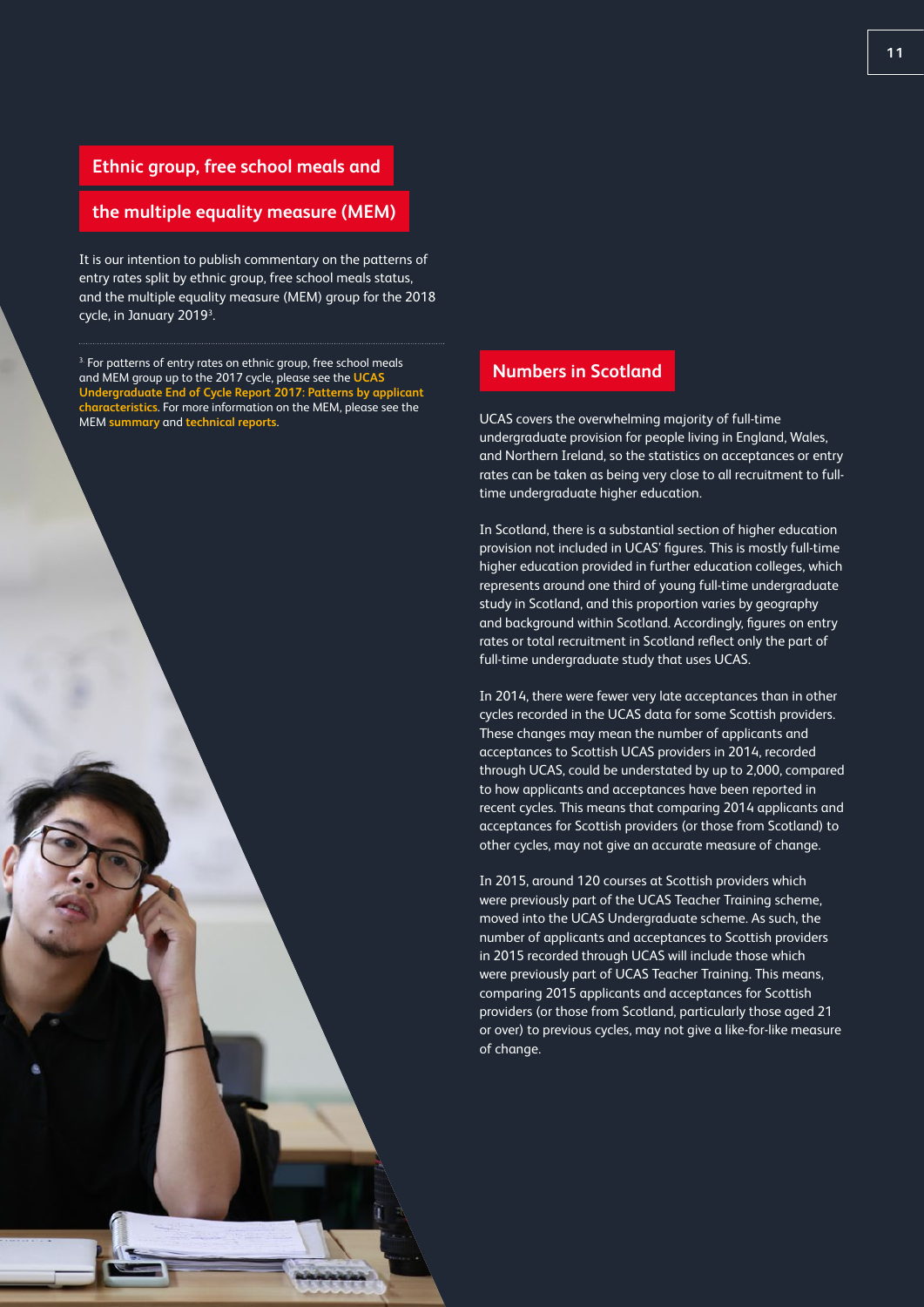### **GLOSSARY**

| Acceptance                      | An applicant who, at the end of the cycle, has been placed for entry into higher<br>education.                                                                                                                                                                                                                                                                                                                                                                                                                                                                                                                                                                                                                                                                                                                                                                                                                                                                                                                                                                                                             |
|---------------------------------|------------------------------------------------------------------------------------------------------------------------------------------------------------------------------------------------------------------------------------------------------------------------------------------------------------------------------------------------------------------------------------------------------------------------------------------------------------------------------------------------------------------------------------------------------------------------------------------------------------------------------------------------------------------------------------------------------------------------------------------------------------------------------------------------------------------------------------------------------------------------------------------------------------------------------------------------------------------------------------------------------------------------------------------------------------------------------------------------------------|
| Age                             | This analysis uses country-specific age definitions that align with the cut-off points for<br>school and college cohorts in the different administrations of the UK. For England and<br>Wales, ages are defined on 31 August, for Northern Ireland on 1 July, and for Scotland<br>on 28 February the following year. Defining ages in this way matches the assignment of<br>children to school cohorts. For applicants outside the UK, a cohort cut-off of 31 August<br>has been used.                                                                                                                                                                                                                                                                                                                                                                                                                                                                                                                                                                                                                     |
| <b>Applicant</b>                | A person who has made an application in the UCAS system. Counts of applicants include<br>those applying through the main scheme, late applicants direct to Clearing, and Records<br>of Prior Acceptance (RPAs).                                                                                                                                                                                                                                                                                                                                                                                                                                                                                                                                                                                                                                                                                                                                                                                                                                                                                            |
| <b>Base population estimate</b> | The population estimates are based on Office for National Statistics mid-year estimates,<br>and national population projections (published in June 2015). For 16 to 20 year olds, the<br>estimates are obtained by ageing 15 year olds from the appropriate number of years<br>earlier. This approach avoids the estimates being susceptible to changes in net migration<br>(including overseas students) during these ages. Older ages are obtained from the mid-<br>year estimates, and national population projections without ageing. In both cases, the<br>estimates are adjusted from age at mid-year to age on the country-specific reference<br>dates, using the monthly distribution of births. Analysis of application and entry rates<br>by area-based background are supported through small area population estimates,<br>available from the Office for National Statistics, National Records for Scotland, and the<br>Northern Ireland Statistics Research Agency. These small area population estimates have<br>been revised to be consistent with the national level population estimates. |
| Cohort                          | A group of the population all born in the same academic year, who are, for example, all<br>aged 18 on a particular reference date. The cohort entry rate combines the proportion of<br>the 18 year old population who were accepted for entry at age 18, with the proportion<br>of that same population who were accepted for entry at age 19, a year later. These rates<br>have the drawback that they cannot yet be reported for the cohort that was aged 18 in<br>2018, since they have not yet had the opportunity to apply at age 19.                                                                                                                                                                                                                                                                                                                                                                                                                                                                                                                                                                 |
| <b>Domicile</b>                 | Declared area of permanent residence.                                                                                                                                                                                                                                                                                                                                                                                                                                                                                                                                                                                                                                                                                                                                                                                                                                                                                                                                                                                                                                                                      |
| <b>Entry rate</b>               | Number of acceptances from a UCAS application cycle divided by the estimated base<br>population.                                                                                                                                                                                                                                                                                                                                                                                                                                                                                                                                                                                                                                                                                                                                                                                                                                                                                                                                                                                                           |
| Entry rate ratio                | Also called 'equality gap'. For a particular equality variable (e.g. POLAR4 quintile), this is<br>the ratio of the entry rate of the group that is most likely to enter higher education (the<br>'advantaged' group in this context), to the entry rate of the group that is least likely to<br>enter higher education (the 'disadvantaged' group in this context). The value of the entry<br>rate ratio indicates how many times more likely the advantaged group is to enter higher<br>education than the disadvantaged group. A value of 1 indicates the disadvantaged<br>group is as likely to enter higher education as the advantaged group, and as such there<br>is no 'equality gap' between the two groups. Examples of equality gaps are the 'POLAR4<br>equality gap', which is the entry rate ratio of POLAR4 quintile 5 to POLAR4 quintile 1, and<br>the 'gender equality gap', which is the entry rate ratio of women to men.                                                                                                                                                                 |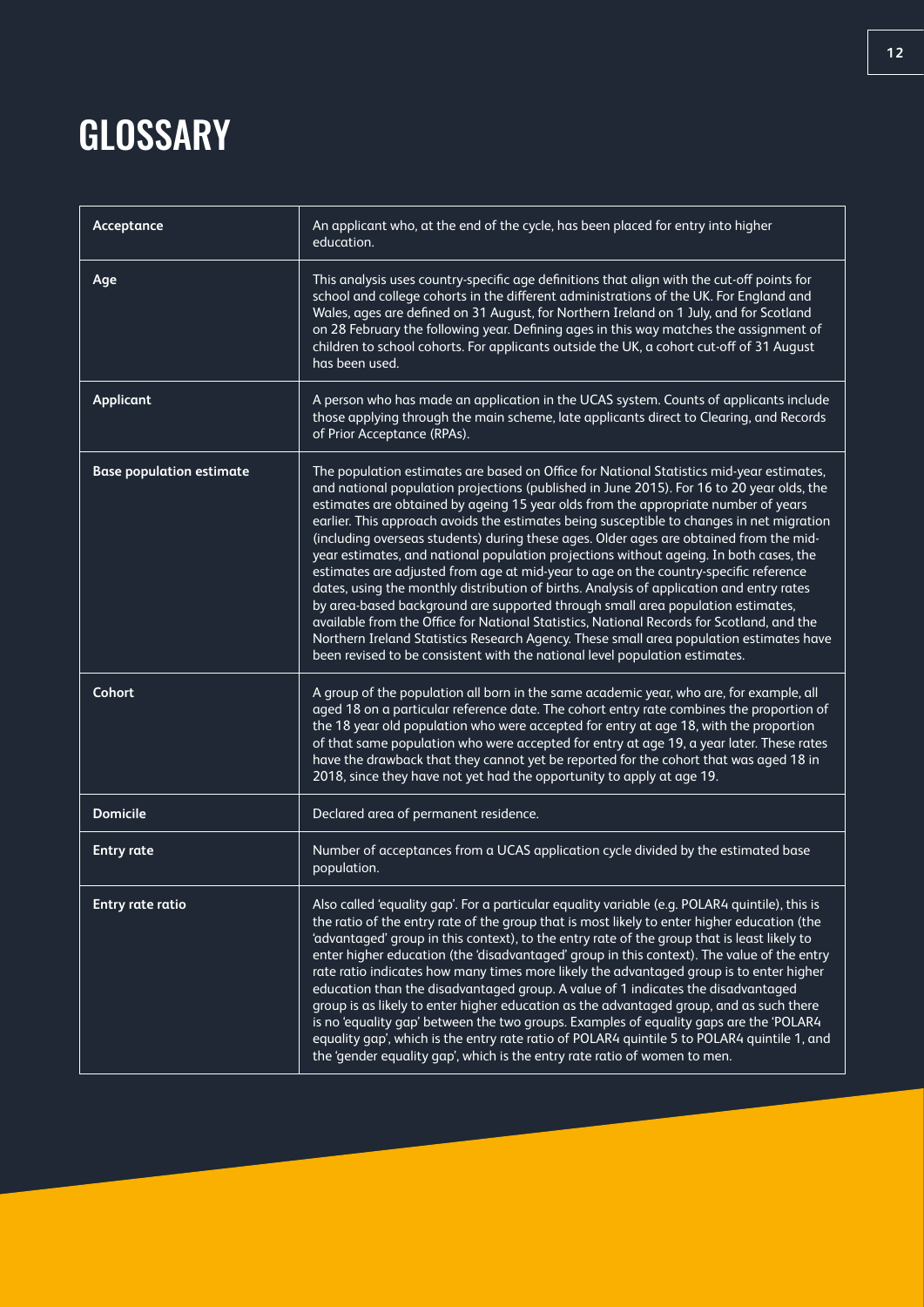### **GLOSSARY**

| Free school meals (FSM)                   | Free school meals - a means-tested benefit that can be used as an indicator of low<br>income, which has been sourced from the National Pupil Database (NPD). Changes to<br>the coverage of the free school meal indicator in the School Census for the 2013/14<br>academic year, affecting those applying in the 2016 cycle aged 18, have made it<br>necessary to adjust identification of the FSM group in the UCAS data. This means<br>that entry rates reported for the FSM and non-FSM groups differ slightly from those in<br>previous end of cycle reports.                                                                                                                                                                                                                                                                                                                                                                                                                                                                                                                                                                                                                                                                                                                                                                                      |
|-------------------------------------------|--------------------------------------------------------------------------------------------------------------------------------------------------------------------------------------------------------------------------------------------------------------------------------------------------------------------------------------------------------------------------------------------------------------------------------------------------------------------------------------------------------------------------------------------------------------------------------------------------------------------------------------------------------------------------------------------------------------------------------------------------------------------------------------------------------------------------------------------------------------------------------------------------------------------------------------------------------------------------------------------------------------------------------------------------------------------------------------------------------------------------------------------------------------------------------------------------------------------------------------------------------------------------------------------------------------------------------------------------------|
| <b>HE</b>                                 | Higher education                                                                                                                                                                                                                                                                                                                                                                                                                                                                                                                                                                                                                                                                                                                                                                                                                                                                                                                                                                                                                                                                                                                                                                                                                                                                                                                                       |
| Higher tariff provider                    | A provider that belongs to the higher tariff group, from the grouping of providers<br>based on the average levels of attainment of their UK 18 year old accepted applicants<br>(summarised through UCAS Tariff points) in recent cycles. The other two groups are<br>medium tariff providers, and lower tariff providers. Each group of providers accounted for<br>around a third of all UK 18 year old acceptances in recent cycles.                                                                                                                                                                                                                                                                                                                                                                                                                                                                                                                                                                                                                                                                                                                                                                                                                                                                                                                  |
| <b>Multiple equality measure</b><br>(MEM) | The multiple equality measure (MEM) brings together information on several equality<br>dimensions, for which large differences in the probability of progression into higher<br>education exist. These equality dimensions include sex, ethnic group, where people<br>live (using the POLAR3 and IMD classifications), secondary education school type, and<br>income background (as measured by whether a person was in receipt of free school<br>meals [FSM], a means-tested benefit while at school).<br>These equality dimensions are combined using statistical modelling techniques, and a<br>linked data set of pupils in English schools who were aged 18 between 2006 and 2010<br>(source: National Pupil Database and School Census, Department for Education). The<br>probability of entry to higher education aged 18 is then calculated based on these<br>equality characteristics and their combinations.<br>These probabilities are then used to aggregate pupils into groups, where group 1<br>contains those least likely to enter higher education ('most disadvantaged' in this<br>context), and group 5 contains those most likely to enter higher education ('most<br>advantaged' in this context). The composition of these groups, and their entry rates, can<br>then be calculated and the trends in these assessed over time. |
| POLAR4                                    | Developed by the Office for Students (OfS), and classifies small areas across the UK into<br>five groups, according to their level of young participation in HE. Each of these groups<br>represents around 20 per cent of young people, and is ranked from quintile 1 (areas with<br>the lowest young participation rates, considered as the most disadvantaged), to quintile<br>5 (highest young participation rates, considered most advantaged). POLAR4 is the<br>successor to POLAR3                                                                                                                                                                                                                                                                                                                                                                                                                                                                                                                                                                                                                                                                                                                                                                                                                                                               |
| Provider                                  | A higher education provider $-$ a university or college.                                                                                                                                                                                                                                                                                                                                                                                                                                                                                                                                                                                                                                                                                                                                                                                                                                                                                                                                                                                                                                                                                                                                                                                                                                                                                               |
| <b>SIMD</b>                               | Scottish Index of Multiple Deprivation identifies small area concentrations of multiple<br>deprivation across all of Scotland, providing a relative measure of deprivation among<br>small areas (data zones). In this report, the SIMD 2016 has been used to group areas in<br>each year in the times series, from 2006 to 2016.                                                                                                                                                                                                                                                                                                                                                                                                                                                                                                                                                                                                                                                                                                                                                                                                                                                                                                                                                                                                                       |
| <b>UK</b>                                 | United Kingdom. Excludes the Channel Islands and the Isle of Man.                                                                                                                                                                                                                                                                                                                                                                                                                                                                                                                                                                                                                                                                                                                                                                                                                                                                                                                                                                                                                                                                                                                                                                                                                                                                                      |